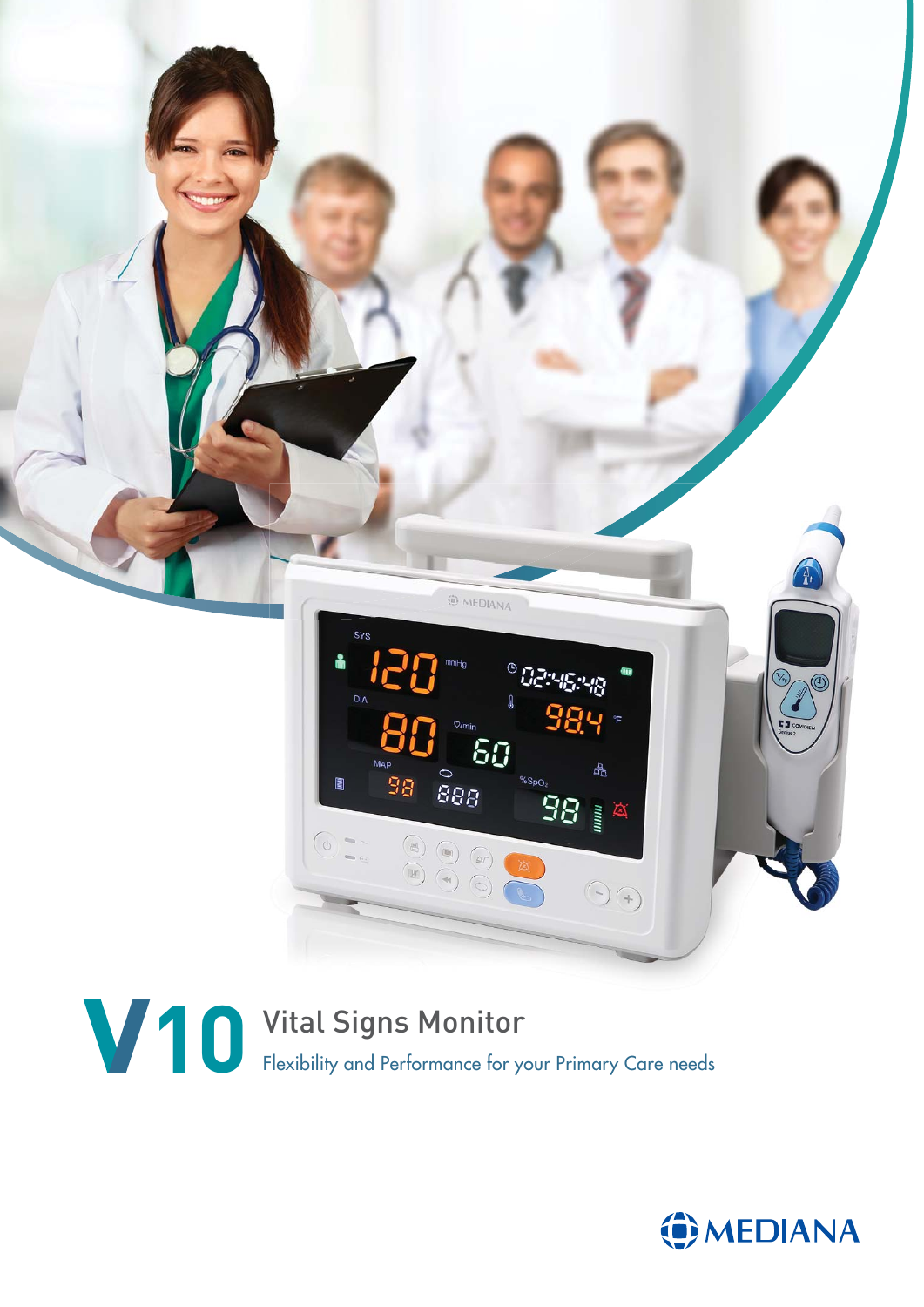# **10** Vital Signs Monitor Flexibility and Performance for your Primary Care needs

Our new V10 Vital Signs Monitor combines a vast range of configurations and technology options with a highly readable display and full network connectivity and data management.

It can be used for reliable and efficient Vital Signs Monitoring in all hospital areas, for hospital transport,

in all hospital-type facilities and ambulances.

The clearly structured and bright LED display allows clear readings even from great distance.



Temperature Te cover mounting cov Thermal printer Mini USB-Data tansfer to SpO2 connector Sp PC for data Management SW  $\bullet$ NIBP connector NI USB Port for SW Upgrade & Barcode reader LAN (Wi-Fi available)  $\triangle$  0 for HL7-ready, ASCII out put & Nurse call  $\bigtriangledown$  0 =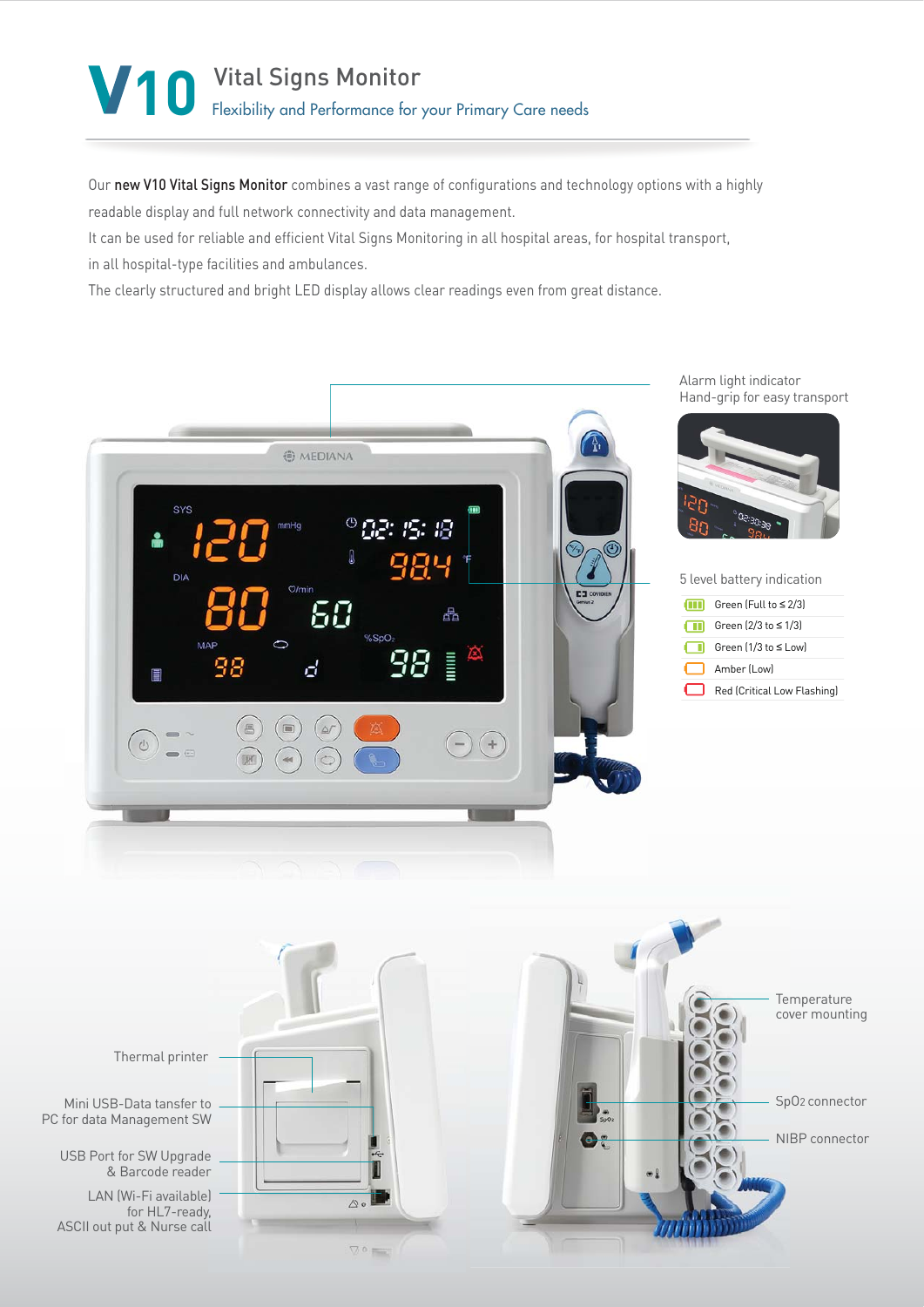# **Features**

- Large, bright and Easy-to-read Numercial Displays
- NIBP technology from AND
- SpO2 options Mediana SpO2 or Nellcor Oximax
- 2 Temperature Options :
- Covidien Genius™ 2

 Most fast & accurate with 1~2sec' data acquisition - Alaris Turbo

**Various modes -** Temperature Options

 Self-test, auto-calibration, most used temp solution for emergency medicine, oral, rectal, axillary application

- 3 Li-ion battery options: 2, 5, 8 hours (NST)
- HL7, ASCII Data Output for HIS / EMR
- Data transfer for Monitoring Mode and Service Mode
- Barcode scanner support
- USB, LAN and Wifi connectivity
- Internal Data Storage: 2000 patient data
- Data Management Software for trend review



## **Easy to use hardware design**





## **Networking**